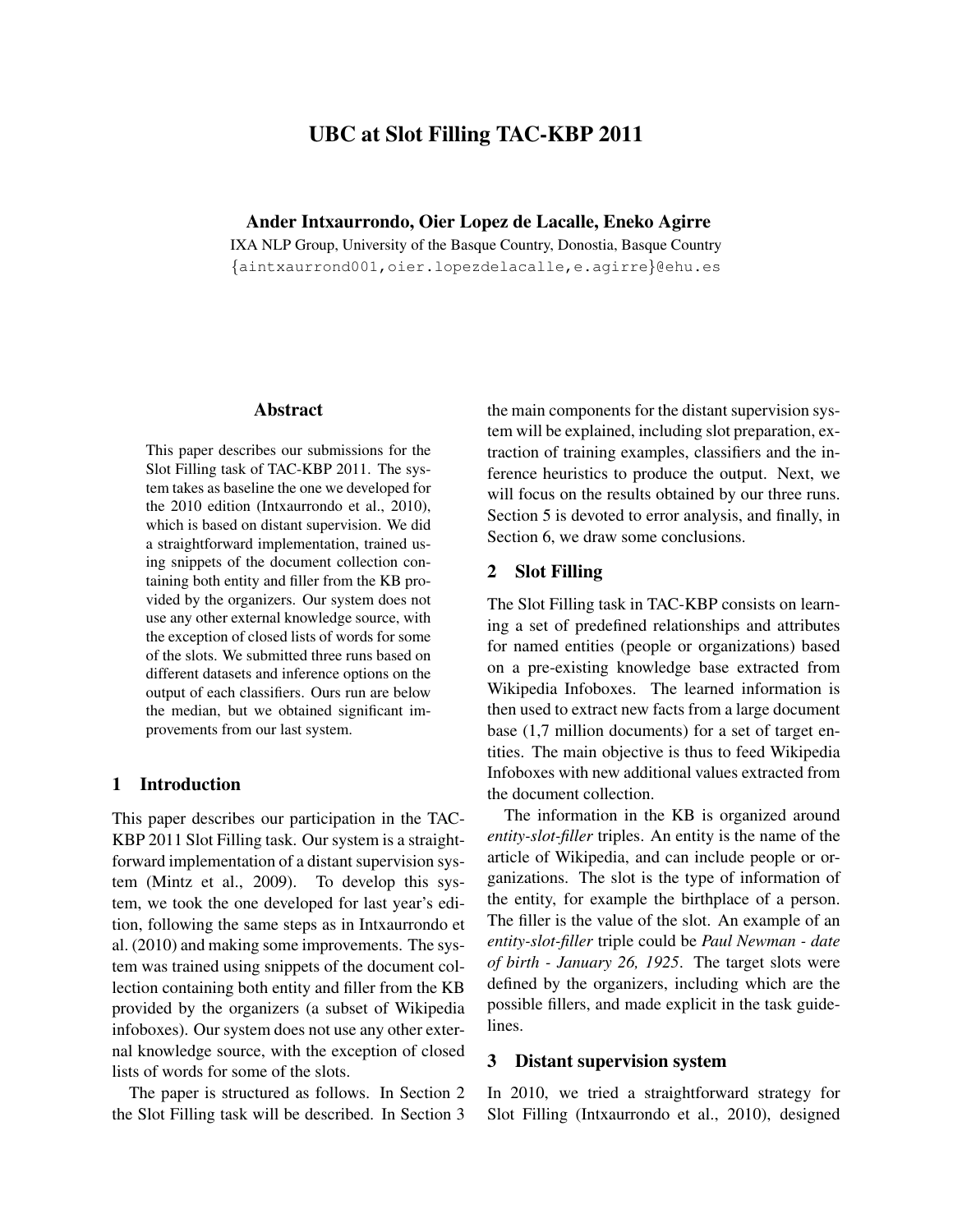around distant supervision (Mintz et al., 2009) and the joint work by Stanford and UBC in TAC-KBP 2009 (Agirre et al., 2009). This year we worked with the same system of 2010, and improved the results of the previous year.

Our systems has a training phase and an application (or test) phase. For training we perform the following steps:

- Slot preparation, including the extraction of entity-slot-filler triples from infoboxes, mapping them to *official* KB slots, and assigning a named-entity type or a closed list depending on the expected fillers.
- Example extraction, where we retrieve text fragments which include both the entity and filler in the triples
- Training of classifiers using the extracted examples

When applying the system we perform the following steps:

- Search of examples of mentions to the target entities
- Identification of potential fillers for possible slots
- Applying the classifiers to each filler in each mention
- Collation of results, where for each entity and slot the system returns the filler with maximum weight from classifiers<sup>1</sup>. When no filler is above threshold, the system returns NIL.

The development of the system did not involve manual curation of data, except assigning named entity classes (e.g., date, person) or closed lists of fillers (e.g., religions, countries,...) to each slot, as described below.

We will now present the details of how we prepared the slot information, followed by how we extracted the textual fragments (examples) of entity occurrences, and by the method to train the classifiers. The application of the classifier to produce the Slot Filling results is explained next.

#### 3.1 Slot Preparation

In order to prepare the training data for the slot classifiers, we first extracted entity-slot-filler triples from Wikipedia infoboxes using the mapping provided by the organizers.

As part of slot preparation, different slots based on the expected NE type were categorized (see Table 1: ORG, PER, LOC, DATE, and NUMBER). The NE type is used to help assign ambiguous infobox values to the appropriate slot, as well as to identify potential fillers for a text fragment for a slot. For org:website, regular expressions were used. Closed lists are used to improve the assignment of name-entities, they are taken from Surdeanu et al. (2010), as well as the regular expression for websites.

After obtaining the entity-slot-filler triples, we extract examples from the document base for training and development. The mapping of the infoboxes was made and provided to us by Mihai Surdeanu from Stanford University.

#### 3.2 Train Example Extraction

The training examples were drawn from the 2010's TAC KBP Corpus. Due to time limitations we were not able to build a training set using all entity-slotfiller triples, so we used approximately 10%. We indexed the document base using the *KBP Toolkit* search tool provided by NIST, which had Lucene on its base.

In order to extract the training examples, we used the known entity and filler pairs, and looked for occurrences of these in the document base. Exact string match is used for both the entities and fillers. We looked for examples with up to 10 tokens between the entity and filler, and five words to surrounding the entity and filler. The examples are of the form:

> 5w entity 0-10w filler 5w 5w filler 0-10w entity 5w

where  $N<sub>w</sub>$  corresponds to N words/tokens; for the middle span, this ranged from zero to ten.

Note that because we look for exact matches for the entity and filler, we miss examples that contain variations of the entity or filler strings (see below).

We tried two variation. In the first we use all spans obtained for training and testing. Note that the spans

<sup>&</sup>lt;sup>1</sup>We tried different inference strategies in the three submissions (cf. Section 3.5.2 and 4) following this idea.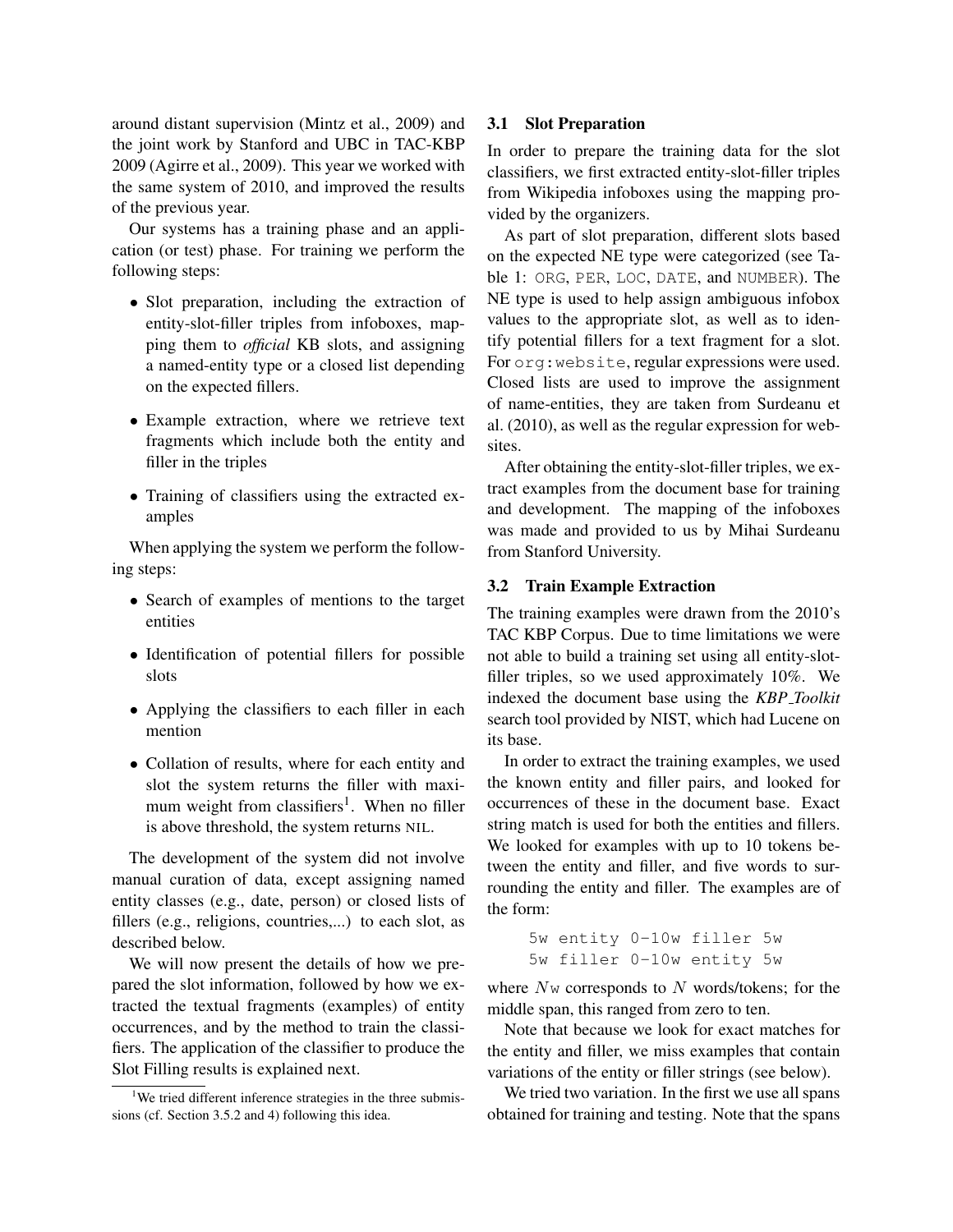

Figure 1: The architecture of the Slot Filling system. TRAIN: Extraction of KB triples, which are used to acquire training examples for each slot (1..n slots) from the document base, followed by featurization and binarization. We then train n classifiers, one per slot. TEST: examples containing mentions to the target entities (m entities) are retrieved from the document base (m target entities). Potential fillers are identified, and then each example containing one entity-filler is classified, obtaining a weighted prediction for each slot. Predictions are collated and the result returned.

| NE(ORG)     | org:alternate_names, org:founded_by, org:member_of, org:members,<br>org:parents,         |  |  |  |  |  |
|-------------|------------------------------------------------------------------------------------------|--|--|--|--|--|
|             | org:shareholders.org:subsidiaries.per:employee_of.per:member_of.per:schools_attended     |  |  |  |  |  |
| $NE$ (PER)  | org:shareholders, org:top_members/employees, per:alternate_names,<br>org:founded_by,     |  |  |  |  |  |
|             | per:children, per:other_family, per:parents, per:siblings, per:spouse, per:other_family, |  |  |  |  |  |
|             | per: parents, per: siblings, per: spouse                                                 |  |  |  |  |  |
| NE (LOC)    | org:city_of_headquarters,per:city_of_birth,per:city_of_death,per:cities_of_residence     |  |  |  |  |  |
| NE (DATE)   | org:dissolved.org:founded.per:date_of_birth.per:date_of_death                            |  |  |  |  |  |
| NE (NUMBER) | org:number_of_employees/members.per:age                                                  |  |  |  |  |  |
| Closed List | org:political/religious_affliation.org:country_of_headquarters.                          |  |  |  |  |  |
|             | org:stateorprovince_of_headquarters, per:country_of_birth,<br>per:country_of_death,      |  |  |  |  |  |
|             | per:countries_of_residence, per:stateorprovince_of_birth, per:stateorprovince_of_death,  |  |  |  |  |  |
|             | per:stateorprovinces_of_residence,<br>per:cause_of_death, per:charges,<br>per:origin,    |  |  |  |  |  |
|             | per: religion, per: title                                                                |  |  |  |  |  |
| RegExp      | org:website                                                                              |  |  |  |  |  |

Table 1: Mapping of slot to NE type or closed list.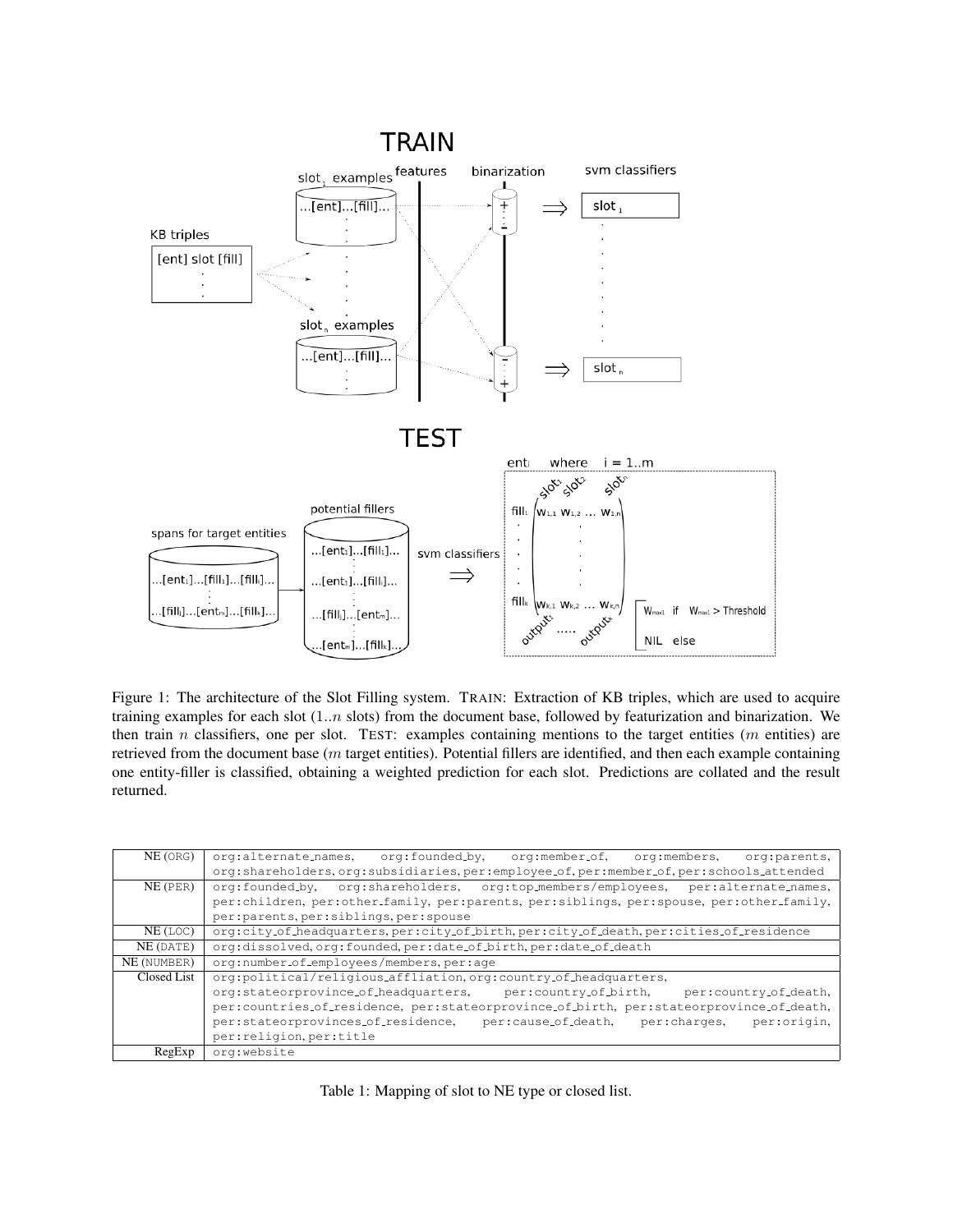previously obtanined may contain parts of different sentences, mostly in the test set, between the entity and filler. In the second variation, we eliminate all spans containing periods (".") between the entity and filler. Each of this variations was tried in a different run, UBC1 and UBC2 respectively.

#### 3.3 Training the Classifiers

For each slot, we trained a binary classifier that takes a text fragment with the entity and potential filler and decides whether or not the potential filler is an actual filler for the slot. We used Support Vector Machines (SVM) trained on the entity-slot-filler examples extracted from the document base (cf. Section 3.2). We deployed *svmperf*<sup>2</sup>, which is an extension of *svmlight* to manage large sets of data, as implementation of a linear SVM classifier. Basically, our development consisted of feature set selection and setting of the SVM cost parameter  $(C)$ .

For positive examples, we used examples containing the known entity and filler pairs based on slots derived from Wikipedia infoboxes. To avoid misleading infoboxes, we only used examples that had an entity type matching the entity type of the slot.

For negative examples, we distinguish between persons and organizations. For instance, given a specific classifier of slot  $i$  for person entity, the rest of the person slots were considered as negative examples. We followed the same strategy for slots of organization entities.

Regarding learning features, in related experiments on the ACE 2005 dataset we carried out a selection of the learning features. Our system make use of the features introduced by Mintz et al. (2009), the ones proposed by Zhou et al. (2005), and some of the surface features proposed by Surdeanu et al. (2010).

This way, following Mintz et al. (2009) we extracted the following feature types:

- The sequence of words between the entity and filler (10 words maximum).
- The part-of-speech tags of these words.
- The name-entity types of the entity and filler.
- A window of *k* words to the left of the first entity/filler and their part-of-speech tags

• A window of *k* words to the right of the second entity/filler and their part-of-speech tags.

Each lexical feature consists of a conjunction of all this components. We generate a conjunctive feature for each  $k \in \{0, 1, 2\}$ .

Features based on Zhou et al. (2005) are the following types:

- A flag indicating there is no word between the entity and filler.
- A flag indicating there is only one word between the entity and filler.
- The first word after the first-coming entity/filler.
- The last word before the second-coming entity/filler.
- All words between the entity and filler, except the first and last.
- The first word before the first-coming entity/filler.
- The second word before the first-coming entity/filler.
- The first word after the second-coming entity/filler.
- The second word after the second-coming entity/filler.
- The name-entities of the entity and filler.

And finally, features based on Surdeanu et al. (2010) are the following ones, with some extras:

- A flag indicating if the entity comes before the filler or the filler before the entity.
- Distance between entity and filler.
- A flag indicating the word form of the entity. If the entity is formed by more than one word, all these words are separated by "..."
- Some flags indicating all words in the entity separately. If the entity is formed by just one word, there will only be one flag.
- A flag indicating the word form of the filler. If the filler is formed by more than one word, all these words are separated by "..."
- Some flags indicating all words in the filler separately. If the filler is formed by just one word, there will only be one flag.
- Entity's part-of-speech.
- Filler's part-of-speech.
- Entity's name-entity type.
- Filler's name-entity type.

Table 2 shows the resulting lexical feature (note

<sup>2</sup>http://www.cs.cornell.edu/People/tj /svm light/svm perf.html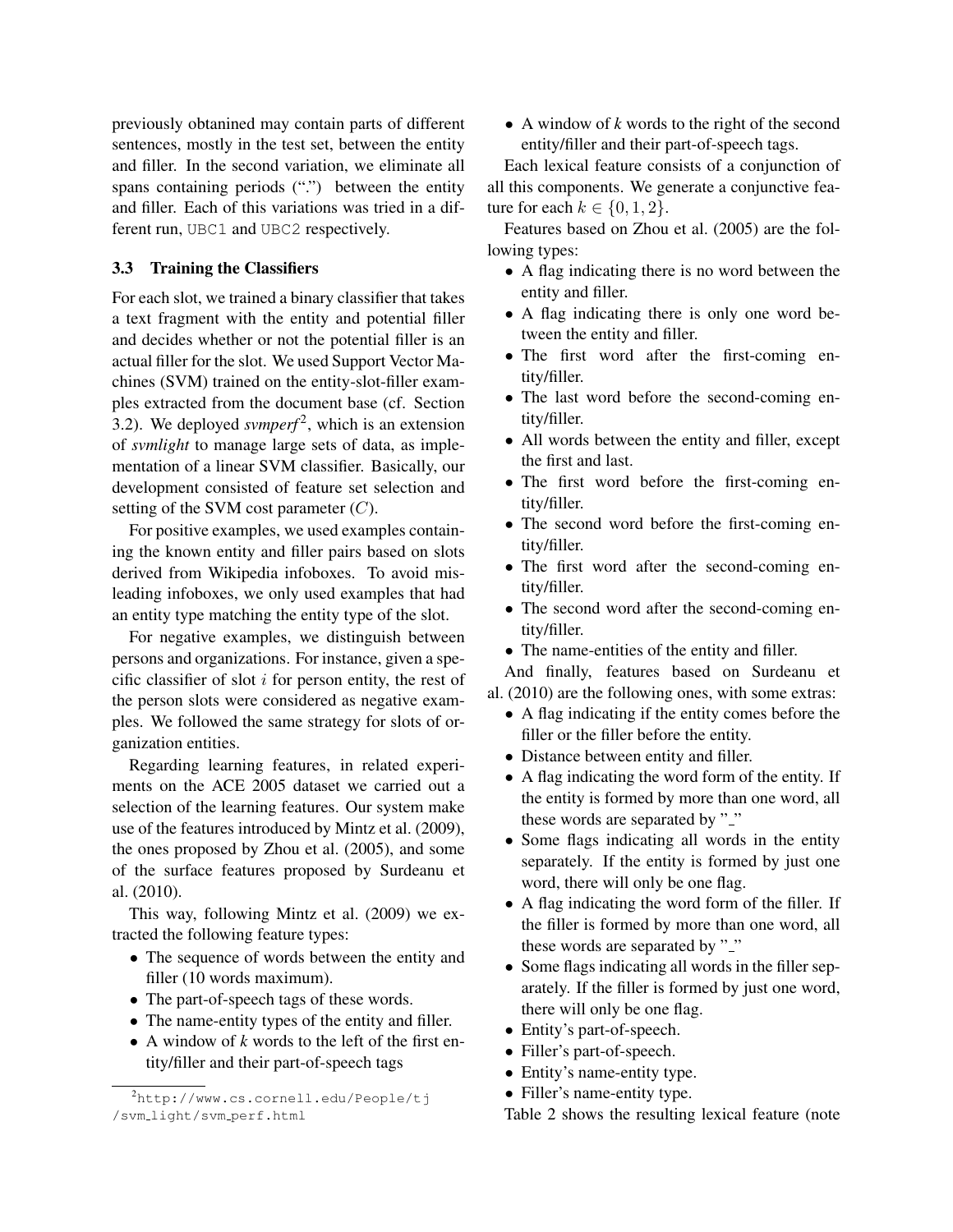that the each row in the table represents a single lexical feature).

### 3.3.1 Optimizing  $C$

Due to the importance of the C parameter in SVM classifiers tried values of  $C$  ranging from 0.01 to 20 in the 2010 Slot Filling dataset. This way, we learnt the best  $C$  value for each of the submitted run, as shown in Table 4. for each run.

# 3.4 Getting test examples

In order to get examples where potential filler could be found for the target entities, we extracted examples in the document base that matched the string of the target entity exactly. These examples are of the form:

30w entity 30w

We also wanted to test whether examples of the variants of the target entity, as listed in Wikipedia, would increase the performance of the system. We used these additional test examples for the UBC3 run.

### 3.5 Applying the classifiers

Once the classifiers were trained, we used them to determine the most likely fillers for the target entities. Using the examples extracted from the document base for each entity, we identified potential fillers using a NER module or closed lists of strings (see Table 1). After identifying potential fillers within the span, we expanded the examples for target entities in entity-filler pairs (see Figure 1, test part). For each entity-filler pair extraction of features was carried out, and the prediction of the classifier in the slot was obtained deciding whether the filler was positive or negative.

# 3.5.1 Optimizing the threshold

We learnt the optimum threshold to decide if a potential filler could be considered as a candidate filler. As we did with the  $C$  parameter with the classifier, for each best  $C$  we tried different threshold values of the classifiers predictions. We optimized the system according the threshold values between -1 and 1. The chosen parameter values where the ones that gave the best results with the target-entities used in the 2010 Slot Filling task.

If a slot had all the filler predictions below the threshold, the system would return a NIL value for that slot (see Figure 1, "Output" part).

# 3.5.2 Inference

Rather than returning the maximum filler directly, we first checked if the top-scoring filler was compatible with the slot; if the filler's name-entity type was compatible, we considered the potential filler as positive; if not, then we rejected that filler and checked if the next top-scoring filler was compatible or not; and so on until we found one. As an example, lets suppose that we are checking potential fillers for slot *per:date of birth*, the correct filler should be a date, but if we obtain as top-scoring filler a person's name, then we reject it and check the next one. This is the strategy used in our UBC1 and UBC2 runs.

As an additional piece of evidence, we also considered the frequency of a potential filler for each target entity. After checking the compatibility of each prediction, we take each potential filler and sum its prediction, even if that prediction is negative and below threshold in that slot. Once we obtain each ponential filler's sum, the take the top 3 sums of slots for that potential filler, check if every sum is above threshold for a slot, and if it is, consider that slot as a relation for the target entity and that potential filler. This was used in the UBC3 run.

# 3.6 Improvements from TACKBP Slot Filling 2010 to 2011

The improvements of our Information Extraction system from the system developed in 2010 to the one developed in 2011 are the following:

- Better dataset: The *entity-slot-filler* triplets where less noisier in 2011. This constructed a cleaner dataset.
- Synonyms: Test sets were increased with more span examples. These extra examples contain synonyms of the target entity.
- Learning features: We learned last year that we needed to develop a supervised IE system before jumping to distant supervision. During 2011, we worked with the ACE 2005 corpus, using the same features as in 2010 from the beginning, to improve them, add more features,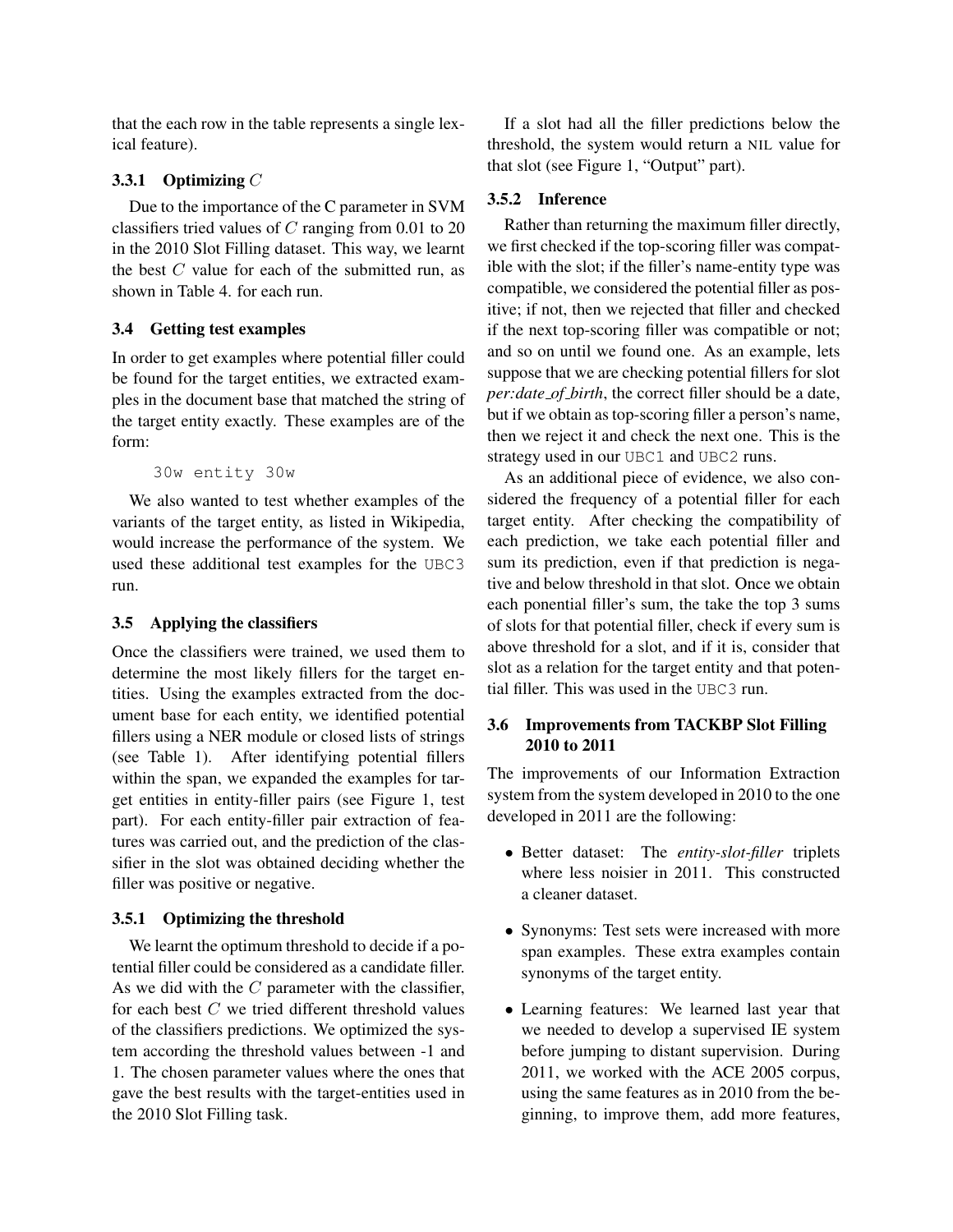ENTITY - SLOT - FILLER : Dominican University - org:city of headquarters - River Forest SPAN: *...courses at* <*entity*> *Dominican University* <*/entity*> *in the Chicago suburb of* <*filler*> *River Forest* <*/filler*> *shortly before...*

| NE1<br>NE2<br><b>RIGHT WINDOW</b><br><b>MIDDLE</b><br><b>LEFT WINDOW</b><br>ORGANIZATION/ENTITY<br>in/IN the/DT Chicago/NN suburb/NN of/IN<br><b>LOCATION/FILLER</b><br>[at/IN]<br>in/IN the/DT Chicago/NN suburb/NN of/IN<br>ORGANIZATION/ENTITY<br><b>LOCATION/FILLER</b><br>[courses/NN at/IN]<br>in/IN the/DT Chicago/NN suburb/NN of/IN<br><b>LOCATION/FILLER</b><br>ORGANIZATION/ENTITY<br>[courses/NN at/IN]<br>in/IN the/DT Chicago/NN suburb/NN of/IN<br>ORGANIZATION/ENTITY<br><b>LOCATION/FILLER</b><br>[shortly/RB]<br>[courses/NN at/IN]<br>ORGANIZATION/ENTITY<br>in/IN the/DT Chicago/NN suburb/NN of/IN<br><b>LOCATION/FILLER</b><br>[shortly/RB before/IN]<br>in/IN the/DT Chicago/NN suburb/NN of/IN<br>[shortly/RB before/IN]<br>[at/IN]<br>ORGANIZATION/ENTITY<br><b>LOCATION/FILLER</b><br>in/IN the/DT Chicago/NN suburb/NN of/IN<br>[at/IN]<br>ORGANIZATION/ENTITY<br><b>LOCATION/FILLER</b><br>[shortly/RB]<br>in/IN the/DT Chicago/NN suburb/NN of/IN<br>ORGANIZATION/ENTITY<br><b>LOCATION/FILLER</b><br>[shortly/RB]<br>in/IN the/DT Chicago/NN suburb/NN of/IN<br>ORGANIZATION/ENTITY<br><b>LOCATION/FILLER</b><br>[shortly/RB before/IN] |  |
|-----------------------------------------------------------------------------------------------------------------------------------------------------------------------------------------------------------------------------------------------------------------------------------------------------------------------------------------------------------------------------------------------------------------------------------------------------------------------------------------------------------------------------------------------------------------------------------------------------------------------------------------------------------------------------------------------------------------------------------------------------------------------------------------------------------------------------------------------------------------------------------------------------------------------------------------------------------------------------------------------------------------------------------------------------------------------------------------------------------------------------------------------------------------------|--|
|                                                                                                                                                                                                                                                                                                                                                                                                                                                                                                                                                                                                                                                                                                                                                                                                                                                                                                                                                                                                                                                                                                                                                                       |  |
|                                                                                                                                                                                                                                                                                                                                                                                                                                                                                                                                                                                                                                                                                                                                                                                                                                                                                                                                                                                                                                                                                                                                                                       |  |
|                                                                                                                                                                                                                                                                                                                                                                                                                                                                                                                                                                                                                                                                                                                                                                                                                                                                                                                                                                                                                                                                                                                                                                       |  |
|                                                                                                                                                                                                                                                                                                                                                                                                                                                                                                                                                                                                                                                                                                                                                                                                                                                                                                                                                                                                                                                                                                                                                                       |  |
|                                                                                                                                                                                                                                                                                                                                                                                                                                                                                                                                                                                                                                                                                                                                                                                                                                                                                                                                                                                                                                                                                                                                                                       |  |
|                                                                                                                                                                                                                                                                                                                                                                                                                                                                                                                                                                                                                                                                                                                                                                                                                                                                                                                                                                                                                                                                                                                                                                       |  |
|                                                                                                                                                                                                                                                                                                                                                                                                                                                                                                                                                                                                                                                                                                                                                                                                                                                                                                                                                                                                                                                                                                                                                                       |  |
|                                                                                                                                                                                                                                                                                                                                                                                                                                                                                                                                                                                                                                                                                                                                                                                                                                                                                                                                                                                                                                                                                                                                                                       |  |
|                                                                                                                                                                                                                                                                                                                                                                                                                                                                                                                                                                                                                                                                                                                                                                                                                                                                                                                                                                                                                                                                                                                                                                       |  |
|                                                                                                                                                                                                                                                                                                                                                                                                                                                                                                                                                                                                                                                                                                                                                                                                                                                                                                                                                                                                                                                                                                                                                                       |  |
| <b>VALUE</b><br><b>FEATURE TYPE</b>                                                                                                                                                                                                                                                                                                                                                                                                                                                                                                                                                                                                                                                                                                                                                                                                                                                                                                                                                                                                                                                                                                                                   |  |
| <b>WBF</b><br>in                                                                                                                                                                                                                                                                                                                                                                                                                                                                                                                                                                                                                                                                                                                                                                                                                                                                                                                                                                                                                                                                                                                                                      |  |
| of<br><b>WBL</b>                                                                                                                                                                                                                                                                                                                                                                                                                                                                                                                                                                                                                                                                                                                                                                                                                                                                                                                                                                                                                                                                                                                                                      |  |
| <b>WBO</b><br>the Chicago suburb                                                                                                                                                                                                                                                                                                                                                                                                                                                                                                                                                                                                                                                                                                                                                                                                                                                                                                                                                                                                                                                                                                                                      |  |
| BM1F<br>courses                                                                                                                                                                                                                                                                                                                                                                                                                                                                                                                                                                                                                                                                                                                                                                                                                                                                                                                                                                                                                                                                                                                                                       |  |
| BM1L<br>at                                                                                                                                                                                                                                                                                                                                                                                                                                                                                                                                                                                                                                                                                                                                                                                                                                                                                                                                                                                                                                                                                                                                                            |  |
| AM2F<br>shortly                                                                                                                                                                                                                                                                                                                                                                                                                                                                                                                                                                                                                                                                                                                                                                                                                                                                                                                                                                                                                                                                                                                                                       |  |
| AM2L<br>before                                                                                                                                                                                                                                                                                                                                                                                                                                                                                                                                                                                                                                                                                                                                                                                                                                                                                                                                                                                                                                                                                                                                                        |  |
| <b>ENTFILL</b><br><b>DIR</b>                                                                                                                                                                                                                                                                                                                                                                                                                                                                                                                                                                                                                                                                                                                                                                                                                                                                                                                                                                                                                                                                                                                                          |  |
| <b>DIST</b><br>5                                                                                                                                                                                                                                                                                                                                                                                                                                                                                                                                                                                                                                                                                                                                                                                                                                                                                                                                                                                                                                                                                                                                                      |  |
| <b>ENT</b><br>Dominican_University                                                                                                                                                                                                                                                                                                                                                                                                                                                                                                                                                                                                                                                                                                                                                                                                                                                                                                                                                                                                                                                                                                                                    |  |
| ENT1<br>Dominican                                                                                                                                                                                                                                                                                                                                                                                                                                                                                                                                                                                                                                                                                                                                                                                                                                                                                                                                                                                                                                                                                                                                                     |  |
| ENT1<br>University                                                                                                                                                                                                                                                                                                                                                                                                                                                                                                                                                                                                                                                                                                                                                                                                                                                                                                                                                                                                                                                                                                                                                    |  |
| <b>FILL</b><br>River_Forest                                                                                                                                                                                                                                                                                                                                                                                                                                                                                                                                                                                                                                                                                                                                                                                                                                                                                                                                                                                                                                                                                                                                           |  |
| FILL1<br>River                                                                                                                                                                                                                                                                                                                                                                                                                                                                                                                                                                                                                                                                                                                                                                                                                                                                                                                                                                                                                                                                                                                                                        |  |
| FILL1<br>Forest                                                                                                                                                                                                                                                                                                                                                                                                                                                                                                                                                                                                                                                                                                                                                                                                                                                                                                                                                                                                                                                                                                                                                       |  |
| <b>ENTPOS</b><br><b>NN</b>                                                                                                                                                                                                                                                                                                                                                                                                                                                                                                                                                                                                                                                                                                                                                                                                                                                                                                                                                                                                                                                                                                                                            |  |
| <b>NN</b><br><b>FILLPOS</b>                                                                                                                                                                                                                                                                                                                                                                                                                                                                                                                                                                                                                                                                                                                                                                                                                                                                                                                                                                                                                                                                                                                                           |  |
| <b>ORGANIZATION</b><br><b>ENTTYPE</b>                                                                                                                                                                                                                                                                                                                                                                                                                                                                                                                                                                                                                                                                                                                                                                                                                                                                                                                                                                                                                                                                                                                                 |  |
| <b>LOCATION</b><br><b>FILLTYPE</b>                                                                                                                                                                                                                                                                                                                                                                                                                                                                                                                                                                                                                                                                                                                                                                                                                                                                                                                                                                                                                                                                                                                                    |  |

Table 2: Example of the features used. The first 9 lines represent Mintz et al., while the next 7 lines correspond to Zhou et al., the last ones are from Surdeanu et al.

and analyze which features fitted better. The features that gave the best performance are used here.

• Optimization: Working with ACE, we also used SVM, and optimized the system using different C values with 5-fold cross-validation. Due that the final answers improved a lot with different values, we used the same technique in TACKBP 2011. SVM gives numerical predictions for each potential filler, using different thresholds to consider a filler as valid gives even better answers.

### 4 Results

The core of our system is the same used at the 2010 Slot Filling task (Intxaurrondo et al., 2010). We submitted three runs based on different datasets and post-processing of the output of the classifiers.

For the first run (UBC1), we used all the *entity-*

*slot-filler* spans obtained as training dataset. Meanwhile, for the second (UBC2) and third (UBC3) run, we removed spans that contained periods between the entity and filler in the training set. The test set in the third run contains extra spans searched using synonyms of the target entity.

For the first and second run, we control if the top-scoring potential fillers for each slots and the slot type are compatible, checking their name-entity types (cf. Section 3.4.2). In the third run, apart of checking for compatibility, we sum their prediction values, and if their sum if above the threshold value, we check the top three slots where they have the maximun value.

Table 3 shows the values of the C parameter and prediction threshold used for each run.

Table 4 shows the official results in TAC 2011 KBP Slot Filling task, followed by the median. The second run shows an improvement when using spans with the entity and filler are in the same sentence.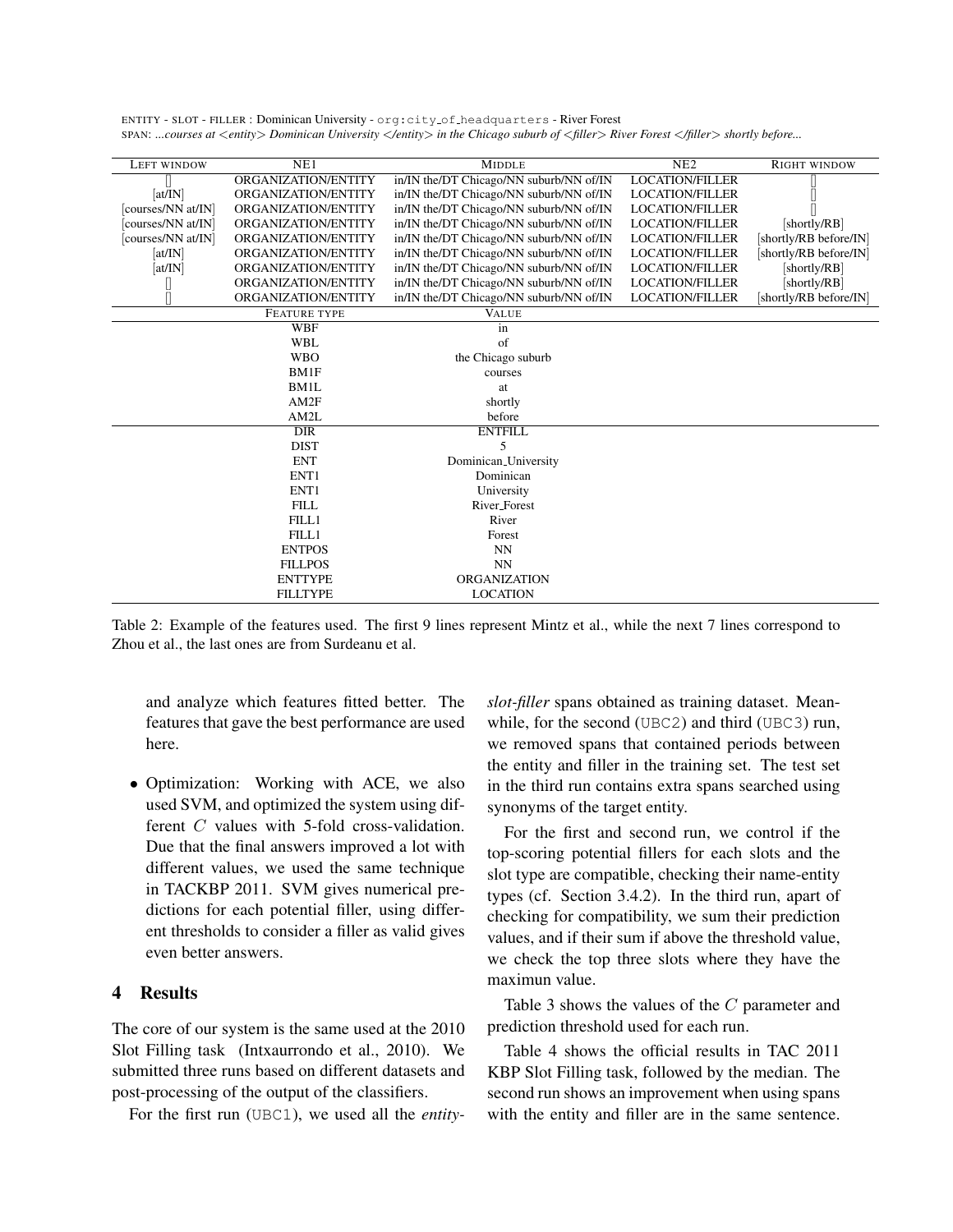|       | SVM - C value | Prediction Threshold |
|-------|---------------|----------------------|
| Run 1 |               |                      |
| Run 2 |               |                      |
| Run 3 |               |                      |

Table 3: Parameters used for each run.

|           | UBC1 | UBC2 | UBC3 | median |
|-----------|------|------|------|--------|
| Recall    | 2.96 | 2.85 | 3.28 | 10.31  |
| Precision | 4.45 | 5.36 | 4 74 | 16.50  |
|           | 3.55 | 3.72 | 3.87 | 12.69  |

Table 4: TAC 2011 KBP Slot Filling Results.

We obtain the best results with the third run, adding spans with synonyms for the target entity and using frequency information.

#### 4.1 What did not work

We will shortly review some of the techniques which did not work:

- Trying to remove noisy examples from the dataset, we took all *entity-slot-filler* examples and randomly took only one example per triplet. The f-measure decreased.
- Hoping to obtain better results, we combined all relations tagged in the ACE corpora with the Slot Filling task relations with the help of the annotation guidelines<sup>3</sup>. Due that ACE examples are tagged by hand and its lack of noise, we expected to increase the f-measure, but the final results were worse.

We also tried different the following heuristics for inference:

- For each slot, sum prediction values to each potential filler, and get the maximun filler as correct in case it was higher than the threshold value.
- For each potential filler, give as answer top three slots where they have highest prediction values only if the prediction values are higher than the threshold value.
- For each slot, we selected all potential fillers mentioned more than once, and then we calculated the average prediction value. We selected

the potential filler with the maximun average value only if the average value was higher than the threshold value. Finally, if the selected filler was compatible with the slot, we considered it as valid.

None of them gave good results comparing to the combined heuristic used in run 3 (UBC3).

#### 5 Analysis

Our system developed for the TACKBP 2011 is a significant improvement compared to the one developed for TACKBP 2010 ( (Intxaurrondo et al., 2010)), but it's still weak, due to the following reasons:

- Noisy positive examples. Although this time the system had less noisy examples generated from the beginning, many of the gathered training examples were still inaccurate for appropriate automatic learning. This means that we should apply some kind of filtering or instance weighting technique to get rid of useless examples.
- Lack of positive examples. There were some slots with no positive examples in the training set, such as *per:charges, per:children, per:other family* and *org:shareholders*.
- Negative examples. We generated too many negative example producing an unbalanced training set. Unbalanced training sets introduce undesirable biases in the learning process. Smart filtering of negative examples or weighted SVM classifiers might be a desirable solution to the problem. In Table 5 we show the number of tuples, positive spans and negative spans for the slots; note the excess of positive examples por slot *per:country of birth*, this slot makes person slots to be very umbalanced, fortunately this does not happen in organization slots. Slots like *per:cause of death* have no positive examples, having the maximun number of negatives.

### 6 Conclusions

We have participated with a preliminary implementation of a distant supervision system. The idea

<sup>3</sup>http://projects.ldc.upenn.edu/ace/docs/ English-Relations-Guidelines v5.8.3.pdf